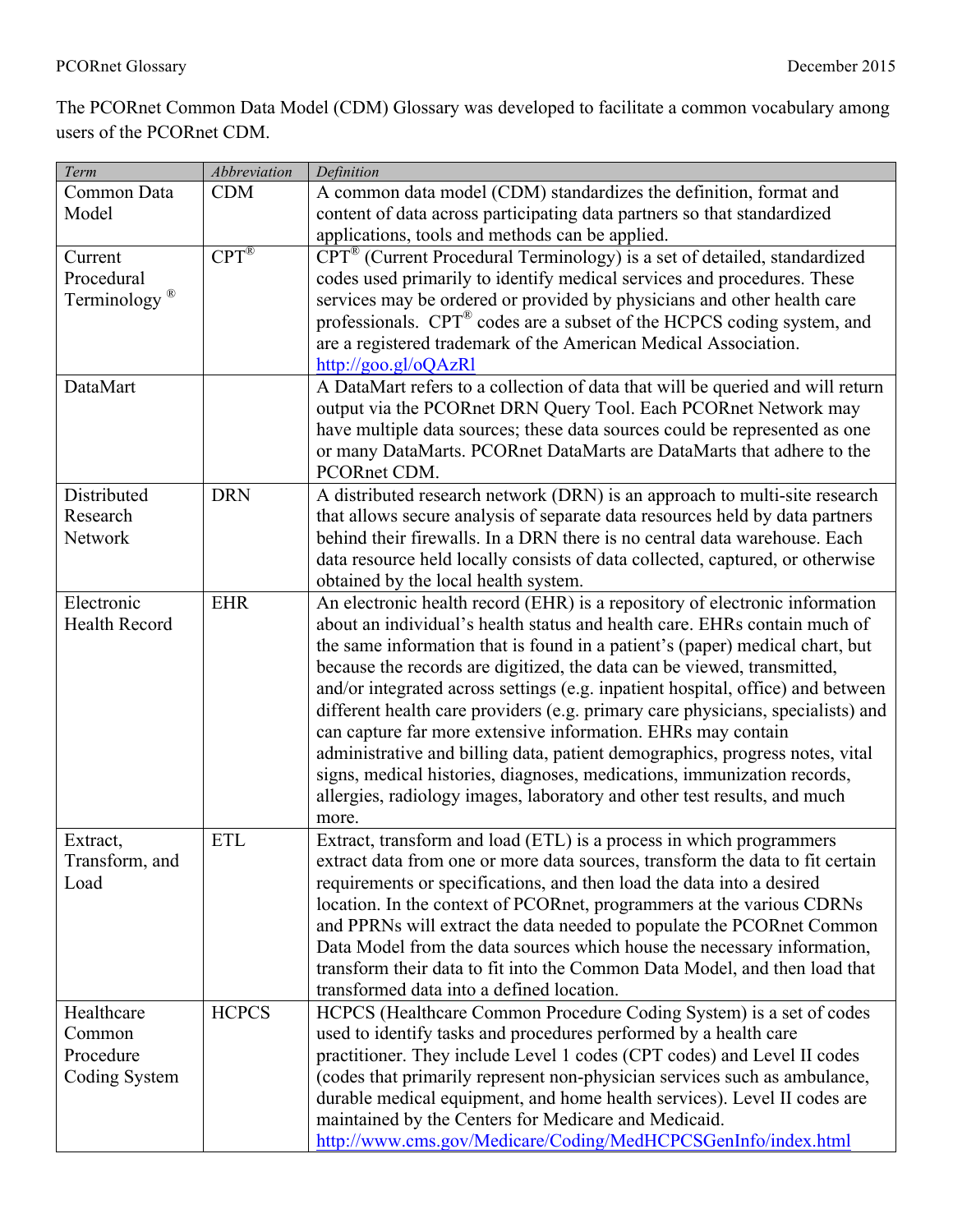| Term                    | <b>Abbreviation</b> | Definition                                                                                                                              |
|-------------------------|---------------------|-----------------------------------------------------------------------------------------------------------------------------------------|
| <b>Health Care</b>      | <b>HCSRN</b>        | HCSRN (Health Care Systems Research Network) is a network comprised                                                                     |
| <b>Systems</b>          | <b>VDW</b>          | of research centers based in multiple health care systems. The VDW                                                                      |
| Research                |                     | (Virtual Data Warehouse) is the Common Data Model used by the HCS                                                                       |
| Network Virtual         |                     | Research Network. It contains data on enrollment, vital signs, pharmacy and                                                             |
| Data Warehouse          |                     | other standardized data elements. Documentation about the VDW can be                                                                    |
|                         |                     | found at http://www.hcsrn.org/en/Tools%20&%20Materials/VDW/                                                                             |
| Mini-Sentinel           | <b>MSCDM</b>        | Mini-Sentinel is a distributed research network sponsored by the U.S. Food                                                              |
| Common Data             |                     | and Drug Administration (FDA) to help monitor the safety of FDA-                                                                        |
| Model                   |                     | regulated medical products such as medications and vaccines. Mini-                                                                      |
|                         |                     | Sentinel has established a Common Data Model. Documentation about the                                                                   |
|                         |                     | distributed database and common data model can be found at                                                                              |
|                         |                     | http://www.mini-                                                                                                                        |
|                         |                     | sentinel.org/data activities/distributed db and data/default.aspx                                                                       |
| International           | <b>ICD</b>          | ICD (International Classification of Diseases) is the standard terminology                                                              |
| Classification of       |                     | used to classify diseases and other health problems recorded on many types                                                              |
| <b>Diseases</b>         |                     | of health and vital records including death certificates and health records.                                                            |
|                         |                     | ICD code sets include ICD-9-CM (Ninth International Classification of                                                                   |
|                         |                     | Diseases-Clinical Modification), ICD-10-CM (Tenth International                                                                         |
|                         |                     | Classification of Diseases-Clinical Modification), and ICD-10-PCS (Tenth                                                                |
|                         |                     | International Classification of Diseases-Procedure Coding System). ICD                                                                  |
|                         |                     | codes are primarily used to record diagnoses, but a subset (ICD-9-CM                                                                    |
|                         |                     | volume 3 codes and ICD-10-PCS codes) is used to record procedures                                                                       |
|                         |                     |                                                                                                                                         |
|                         |                     | performed in an inpatient setting. These codes are maintained by the World                                                              |
| PopMedNet <sup>TM</sup> |                     | Health Organization. http://www.who.int/classifications/icd/en/<br>PopMedNet is an open-source software application that enables simple |
|                         |                     | creation, operation, and governance of distributed health data networks.                                                                |
|                         |                     |                                                                                                                                         |
| Source data             |                     | http://www.popmednet.org/<br>Source data is data residing in operational healthcare systems such as                                     |
|                         |                     |                                                                                                                                         |
|                         |                     | electronic health record systems, claims systems, patient registries, and                                                               |
|                         | <b>SNOMED</b>       | databases containing survey data.                                                                                                       |
| Systematized            | <b>CT</b>           | SNOMED (Systematized Nomenclature of Medicine-Clinical Terms) codes                                                                     |
| Nomenclature of         |                     | are used in electronic medical records to document diagnoses, procedures,                                                               |
| Medicine-               |                     | drugs, and other health care interactions. These codes are maintained by                                                                |
| <b>Clinical Terms</b>   |                     | International Health Terminology Standards Development Organization.                                                                    |
|                         |                     | The primary unit of measurement in SNOMED is called a concept. Each                                                                     |
|                         |                     | concept has a concept unique identifier (CUID), and concepts are related to                                                             |
|                         |                     | one another in multiple ways. http://www.ihtsdo.org/snomed-ct/                                                                          |
| Logical                 | <b>LOINC</b>        | LOINC (Logical Observation Identifiers Names and Codes) is a coding                                                                     |
| Observation             |                     | system used by some health care systems for ordering and capturing results                                                              |
| Identifiers             |                     | of laboratory tests and other measurement and observation                                                                               |
| Names and               |                     | data. https://loinc.org/                                                                                                                |
| Codes                   |                     |                                                                                                                                         |
| Common                  |                     | A measure is an individual question or statement and its standardized                                                                   |
| measures                |                     | response options. Common measures are standardized patient-reported                                                                     |
|                         |                     | outcome (PRO) measures that are defined in the same way across all                                                                      |
|                         |                     | PCORnet networks.                                                                                                                       |